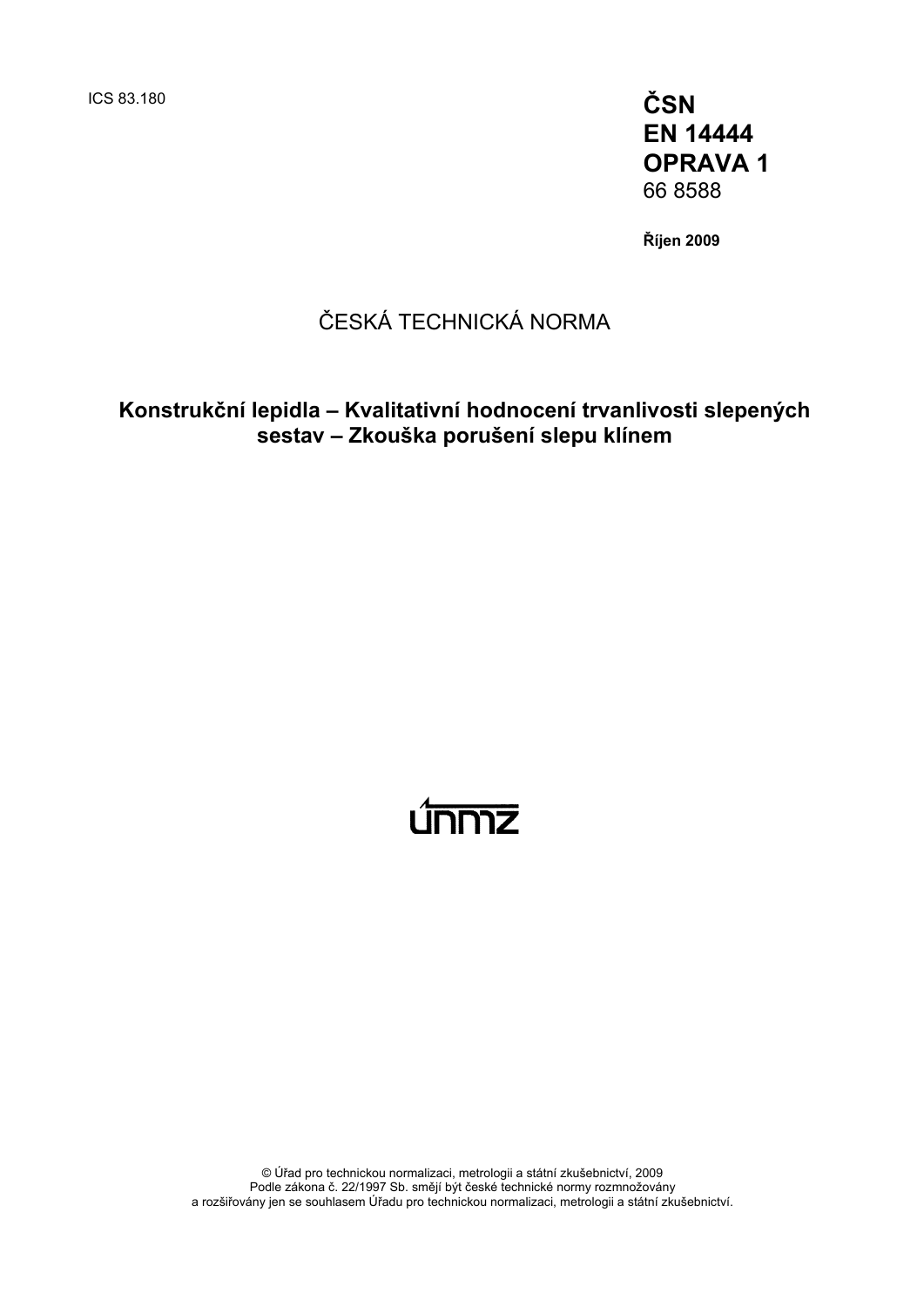## EUROPEAN STANDARD NORME EUROPÉENNE

#### EUROPÄISCHE NORM

## **EN 14444:2005/AC**

October 2008 Octobre 2008 Oktober 2008

**ICS** 83.180

English version Version Française Deutsche Fassung

Structural adhesives - Qualitative assessment of durability of bonded assemblies - Wedge rupture test (ISO 10354:1992 modified)

Adhésifs structuraux - Évaluation qualitative de la durabilité des assemblages collés - Essai de clivage au coin (ISO 10354:1992 modifiée)

Strukturklebstoffe - Qualitative Bestimmung der Beständigkeit geklebter Baugruppen - Keilberstprüfung (ISO 10354:1992 modifiziert)

This corrigendum becomes effective on 22 October 2008 for incorporation in the official English and French versions of the EN.

Ce corrigendum prendra effet le 22 octobre 2008 pour incorporation dans les versions officielles anglaise et française de la EN.

Die Berichtigung tritt am 22.Oktober 2008 zur Einarbeitung in die offizielle Englische und Französische Fassung der EN in Kraft.



EUROPEAN COMMITTEE FOR STANDARDIZATION COMITÉ EUROPÉEN DE NORMALISATION EUROPÄISCHES KOMITEE FÜR NORMUNG

**Management Centre: rue de Stassart, 36 B-1050 Brussels**

© 2008 CEN All rights of exploitation in any form and by any means reserved worldwide for CEN national Members. Tous droits d'exploitation sous quelque forme et de quelque manière que ce soit réservés dans le monde entier aux membres nationaux du CEN.

Alle Rechte der Verwertung, gleich in welcher Form und in welchem Verfahren, sind weltweit den nationalen Mitgliedern von CEN vorbehalten.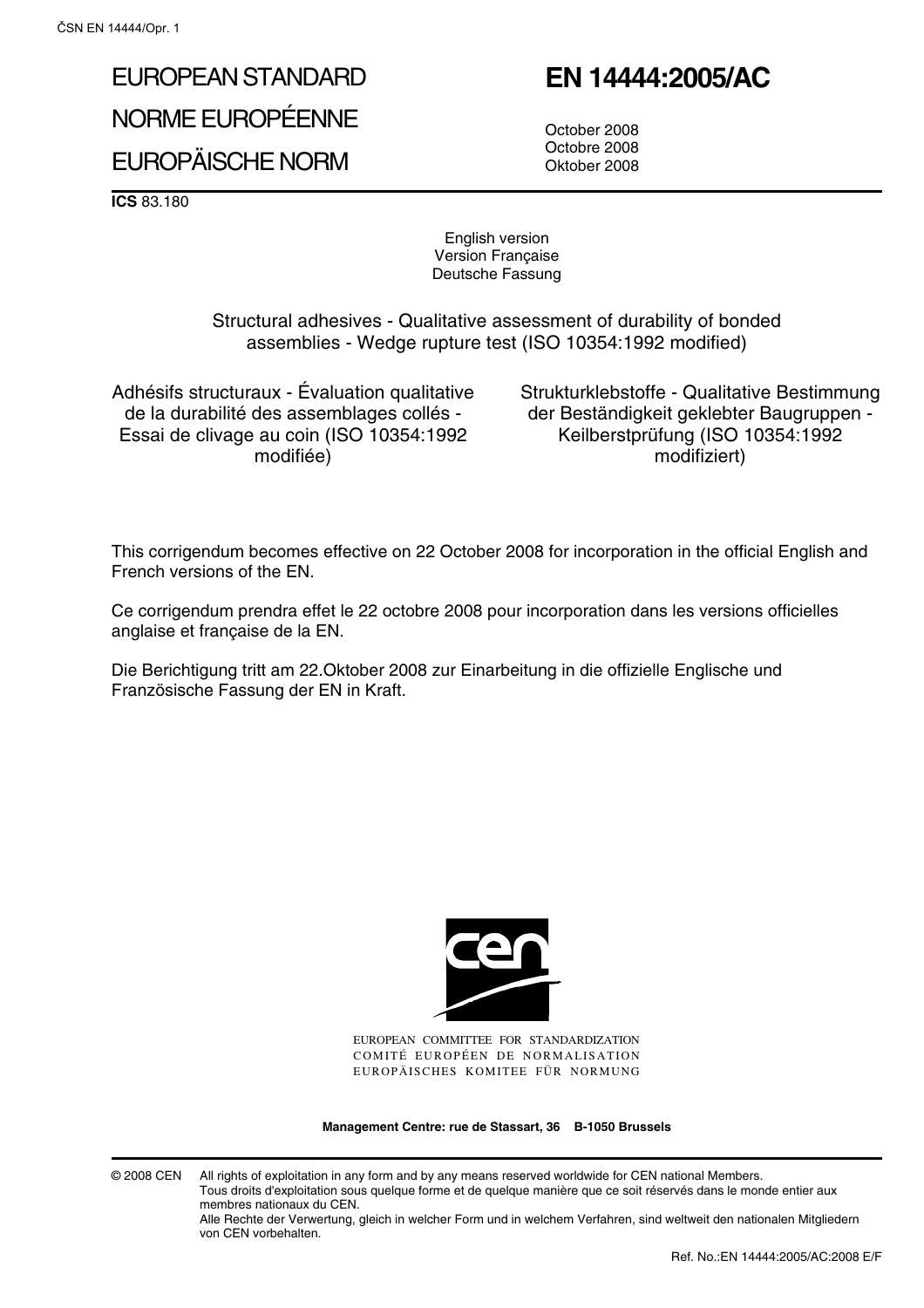#### **1 Modification to 5.2, Device for driving the wedge**

*Replace* "(300 mm/min ± 5 mm/min)" *with* "(30 ± 5) mm/min".